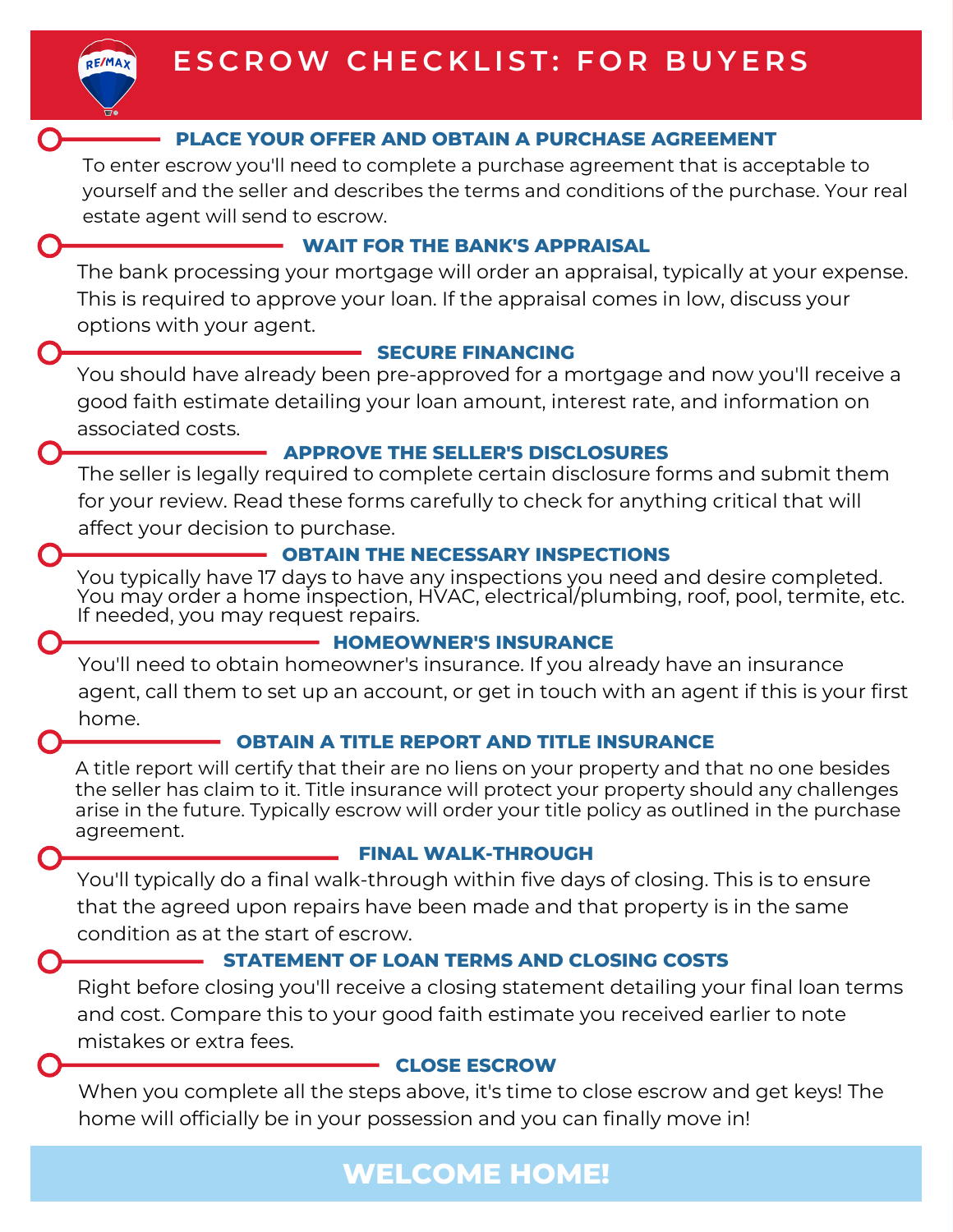# **ESCROW CHEAT SHEET**

#### **PROPERTY ADDRESS**

**DATE OFFER ACCEPTED DATE ESCROW OPENED**

You have \_\_\_ days to complete all inspections.

**ESCROW COMPANY ESCROW OFFICER**

**ESCROW PHONE # ESCROW #**

**DISCLOSURES DUE ON: DISCLOSURES SIGNED ON:**

**APPRAISAL ORDERED ON: DATE OF INSPECTION:**

**HOME INSPECTION COMPANY AND/OR TERMITE COMPANY**

**DATE CONTINGENCIES TO BE REMOVED:**

**TARGET CLOSE OF ESCROW DATE:**

**KEYS TO BE DELIVERED:**



**909.307.5665** *Your Hometown Experts with a WORLD of Experience!*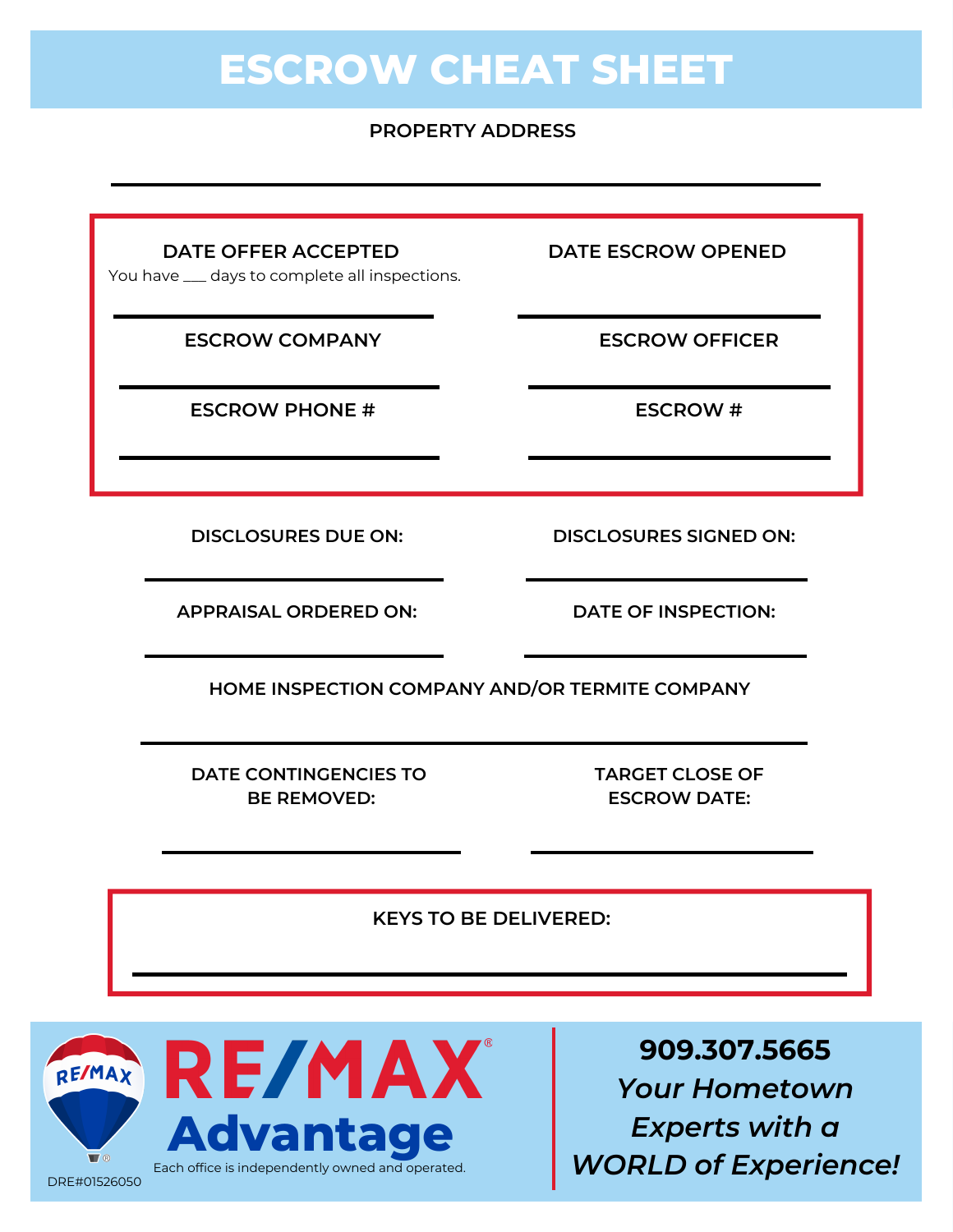

#### **ACCEPT AN OFFER AND OBTAIN A PURCHASE AGREEMENT**

Once you and the buyer have come to terms and executed the residential purchase agreement (as well as any counters on the offer if applicable) it's time to open an escrow.

#### **SEND THE PURCHASE AGREEMENT TO THE ESCROW COMPANY**

Verify that your agent has sent the purchase agreement - as well as the property address, sale price, and contact details for all involved parties - to the escrow officer to get the process started.

#### **COMPLETE DISCLOSURES**

Make sure that all the disclosure forms you are legally required to complete are finished and available for the buyer's review.

#### **OBTAIN PEST INSPECTIONS/CLEARANCE**

If the contract calls for it, have a termite inspection and complete the necessary repairs on the home. This is required prior to the close of escrow.

#### **COMPLETE YOUR ESCROW PACKAGE**

The escrow officer will send you a series of escrow instructions and documents to sign. Review these carefully and make sure that all items align with the details of your purchase agreement.

### **WAIT FOR THE BUYER'S INSPECTIONS**

The buyer typically has 17 days to have any inspections they desire completed, but the exact timeline varies. They may order a home inspection, HVAC, electrical/plumbing, roof, pool, termite, etc.

### **NEGOTIATE THE REQUEST FOR REPAIRS**

If the buyer's inspections reveal anything significant, they may request that you make repairs. This can be accepted, negotiated to a compromise, or rejected entirely. Discuss this with your agent.

### **REMOVE CONTINGENCIES**

Buyers have a contingency period to back out of escrow without penalty. These must actively be removed, so once the period ends make sure you request that the buyer remove contingencies!

### **WAIT FOR THE BUYER'S FINAL WALKTHROUGH**

The buyer may typically do a final walk-through within five days of closing. This is to ensure that the agreed upon repairs have been made and that the property is the same as at the start of escrow.

### **CLOSE ESCROW**

Now that you've complete all the steps above and the close of escrow date has arrived, it's time to close. You'll receive a final settlement from escrow revealing your net proceeds. These can be wired or you can receive a check. Make sure to instruct escrow how you would like your proceeds handled.

## **CONGRATS! YOU'RE DONE!**